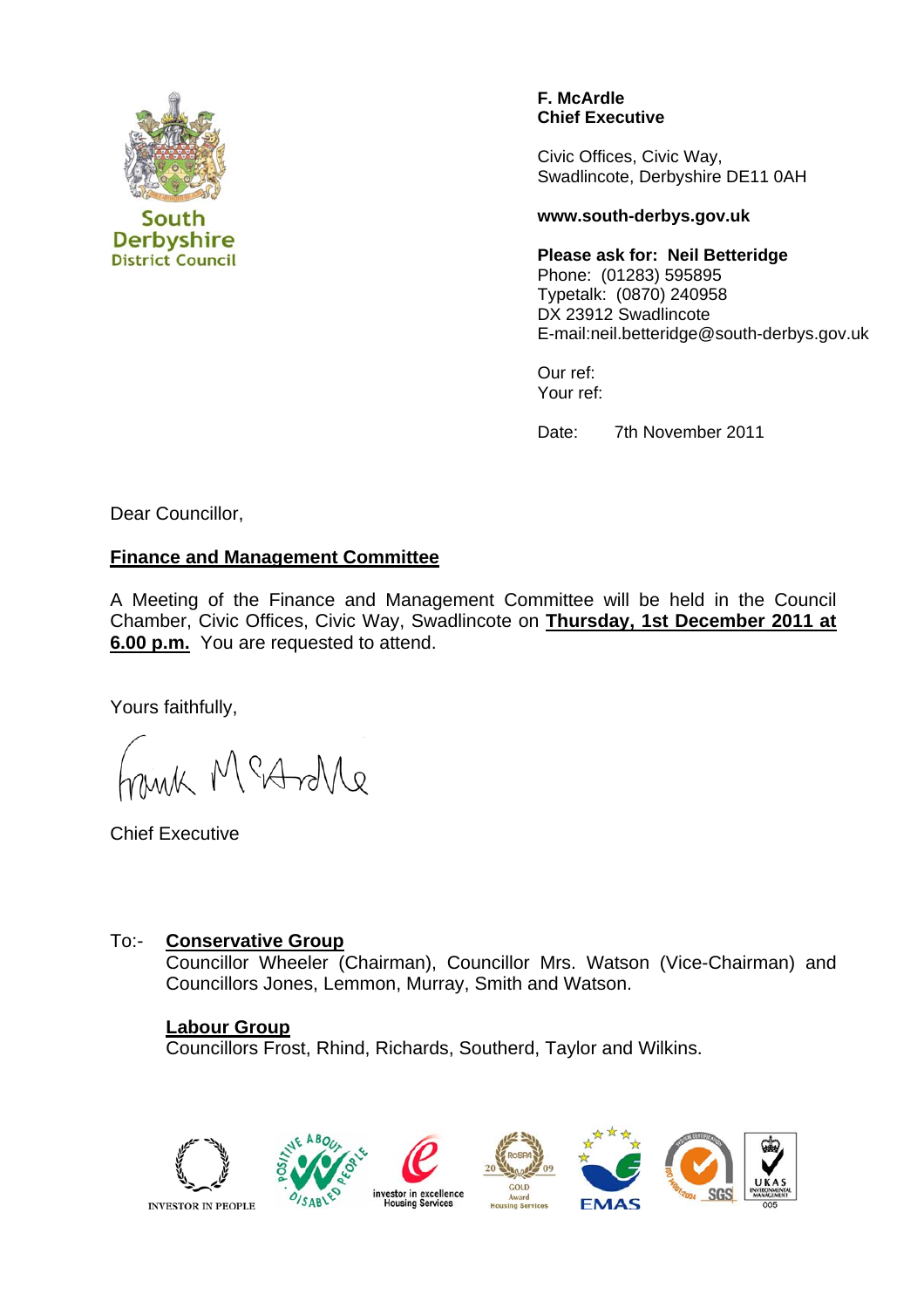# **A G E N D A**

- 1. Apologies.
- 2. To receive the Open Minutes of the Special Committees held on 29th September and 12th October and of the Committee Meeting held on 20th October 2011.
- 3. To note any declarations of interest arising from any items on the Agenda.
- 4. To receive any questions by members of the public pursuant to Council Procedure Rule No. 10.
- 5. To receive any questions by Members of the Council pursuant to Council Procedure Rule No. 11.
- 6. Reports of Overview and Scrutiny Committee.

## **OPEN REPORTS**

- 7. COMPLAINTS AND FREEDOM OF INFORMATION REQUESTS APRIL TO SEPT 2011.
- 8. CORPORATE DOCUMENT RETENTION POLICY.
- 9. CORPORATE SERVICES STRATEGIC PARTNERSHIP ANNUAL REPORT 2010/11.
- 10. PROGRESS REPORT ON PROCUREMENT AND BUSINESS IMPROVEMENT WORK PLAN.
- 11. CORPORATE PLAN 2009 TO 2014: PERFORMANCE MANAGEMENT REPORT (1ST JULY TO 30TH SEPTEMBER 2011).
- 12. BUDGET AND FINANCIAL MONITORING 2011/12.
- 13. CAPITAL INVESTMENT PROPOSALS PROGRESS ON EVALUATION.
- 14. COUNCIL TAX DISCOUNT AND REFORM.
- 15. WORK PROGRAMME.

### **EXEMPT REPORTS**

16. The Chairman may therefore move:-

 That in accordance with Section 100 (A) of the Local Government Act 1972 the press and public be excluded from the remainder of the Meeting as it is likely, in view of the nature of the business to be transacted or the nature of the proceedings, that there would be disclosed exempt information as defined in the paragraph of Part I of the Schedule 12A of the Act indicated in the header to each report on the Agenda.